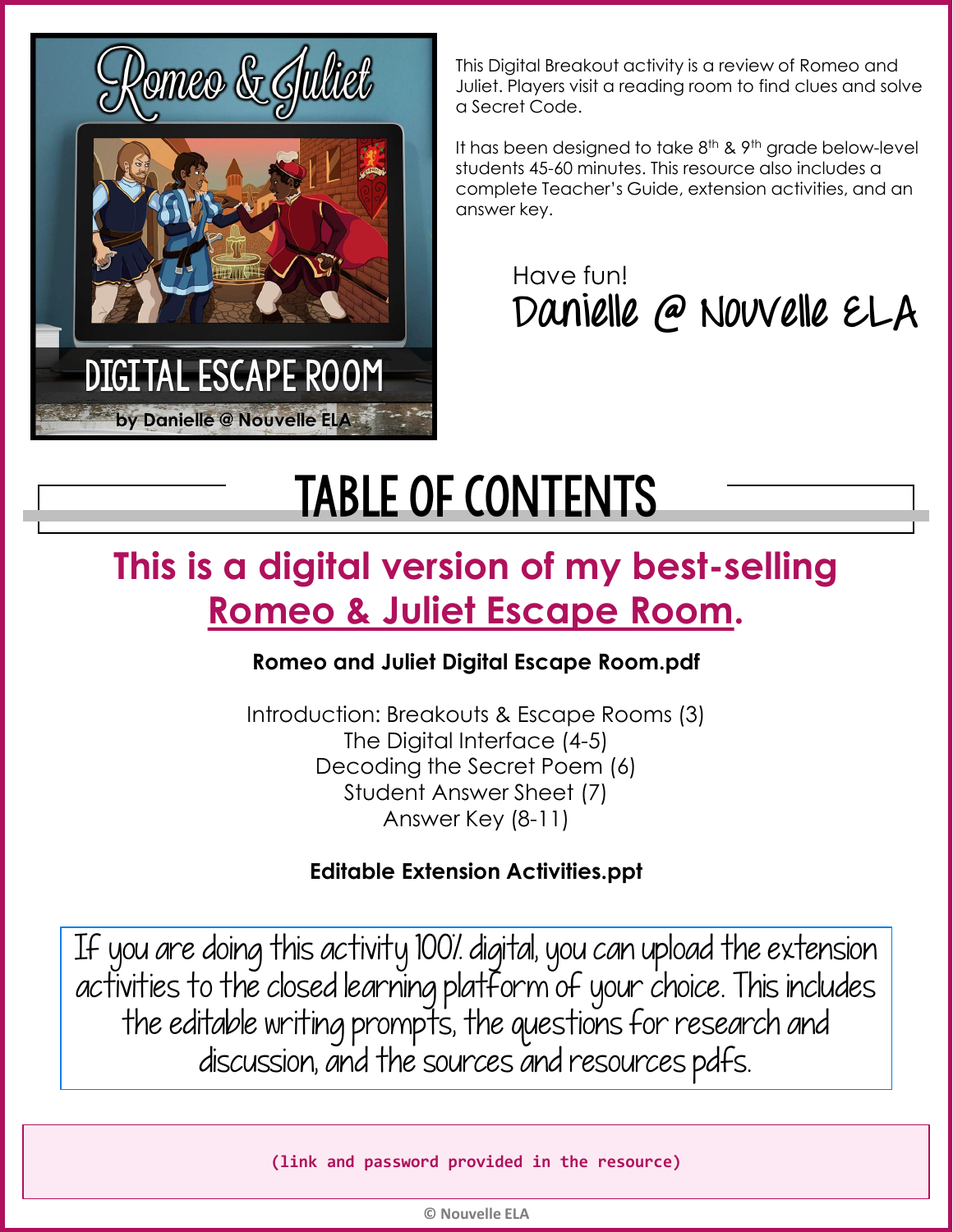This activity is perfect for reviewing Romeo & Juliet. It requires students to complete four tasks. Each task gives them a clue for the final Secret Code. The **Student Answer Sheet** has students enter these clues to make sure they actually complete the tasks. The four tasks cover plot and theme, characters, quotes, and a close reading activity. You can extend the secret quote into a longer analysis activity after the game. (These activities can be completed in any order) **There are two versions of the Plot task for differentiation.**

**Task 1: Plot –** Students choose the exposition, rising action, climax, falling action, and resolution from twelve options. **Version 2: Plot & Theme** – Ss analyze plot and theme in twelve examples from the text.

**Task 2: Character Chart** – Players input character names for each description.

**Task 3: Quote Identification** – Players identify the speaker for fifteen quotes. After each set of five, they get an illustration of a key scene in the play.

**Task 4: Close Reading** – Students answer multiple-choice questions about the Balcony scene.

**Secret Quote –** Students use the keys they've collected to help decode this quote. They get a reward video. After the game, you can have students complete a written response to this quote.

## The digital interface

### TECHNOLOGY:

This breakout utilizes a website. Students progress through the levels by discovering passwords or hidden portals in each level.

For best results reading the texts, have students complete this activity on laptops or iPads.

**You should run through any Escape Room/Breakout before presenting it to students.** 

### Main features:

Here are the main features of the gameplay.

**Click here anytime to see a list of characters.**



Nouvelle ELA **© Nouvelle ELA**